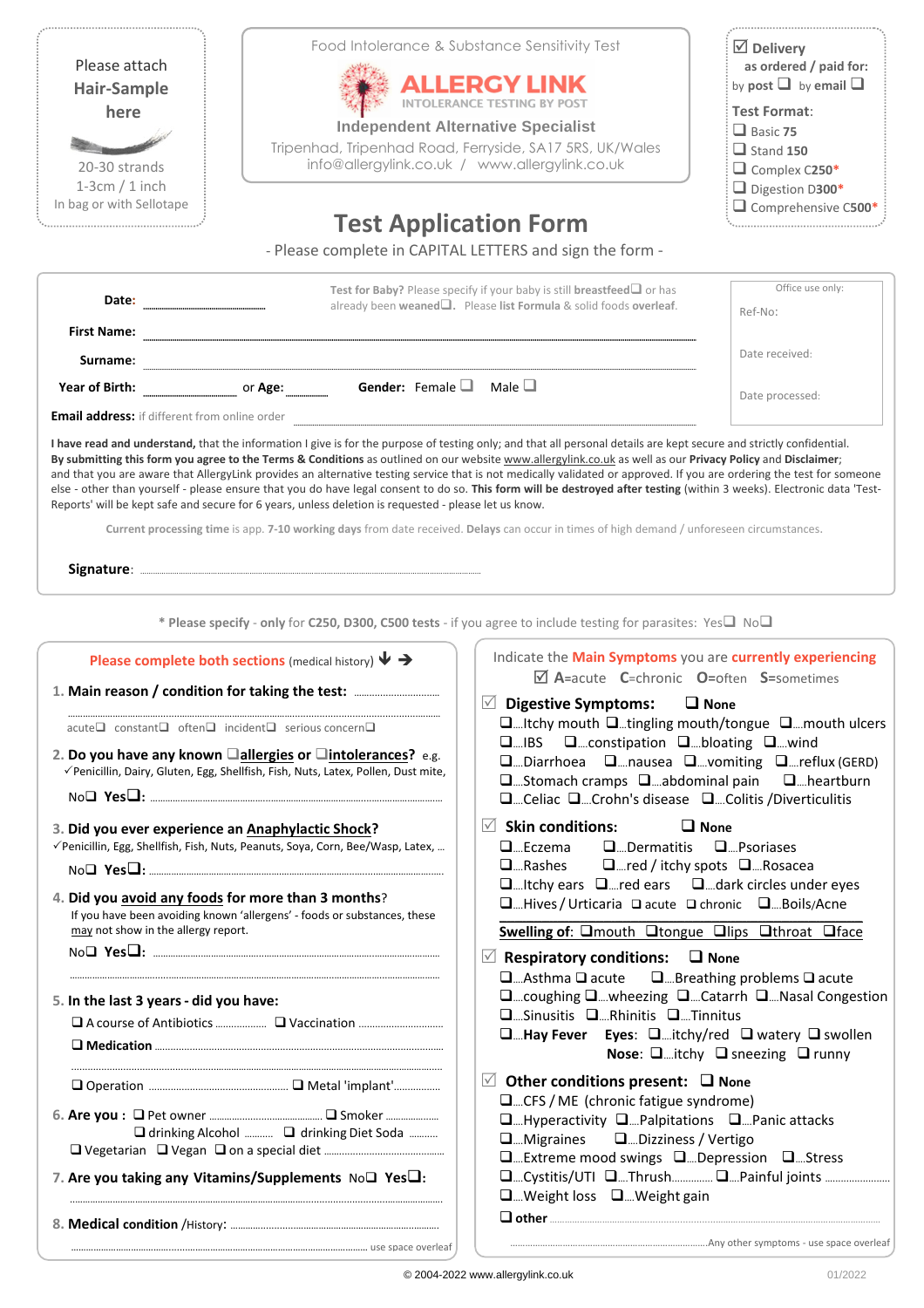### **Friendly Disclaimer:**

The Term 'Allergy', as utilized by Allergy Link, refers to the generic term used by the general public describing any form of adverse or negative reaction. This unique combination Food Intolerance & Substance Sensitivity Test is intended as information only. It is not a substitute for professional medical advice and is not to be used as a diagnosis. Any symptom or reaction can always point to underlying - sometimes serious health problems. For the treatment or diagnosis of any medical condition, we strongly recommend consultation with your doctor or health care professional. **People with probable allergy** - immediate reactions, swelling, hives, etc. should consult their GP to discuss testing for type 1 allergy (IgE mediated), risk assessment for anaphylaxis and emergency medication. **We make no medical claims as to the benefits of the test** or any suggestions to improve medical conditions. We always recommend that you work in conjunction with your primary medical advisor, particularly if you have an existing medical condition and that you do continue to take any prescribed medication. Allergy Link Testing Services are not responsible for any adverse effects or any results that may occur from the usage of the information contained in the test report or advice notes. The test/s are further not designed to diagnose or forecast reactions, nor will the results indicate that the individual will or may suffer any adverse or negative reaction to the indicated foods or substances.

| <b>Order Details / Payment made by:</b>                                                                                                                                                                                                                                                                                                                                                 |
|-----------------------------------------------------------------------------------------------------------------------------------------------------------------------------------------------------------------------------------------------------------------------------------------------------------------------------------------------------------------------------------------|
|                                                                                                                                                                                                                                                                                                                                                                                         |
| (name as on payment receipt)                                                                                                                                                                                                                                                                                                                                                            |
| <b>I</b> PayPal or ( $\Box$ by 'Send Money' to info@allergylink.co.uk)                                                                                                                                                                                                                                                                                                                  |
| Cheque: I include a cheque made payable to 'AllergyLink' to the amount of £ , for  Test/s.                                                                                                                                                                                                                                                                                              |
| $\Box$ BACS Bank Transfer or $\Box$ TransferWise Please state Reference: #AL-Test ordered and/or name of person test<br>HSBC - Sort Code: 40-13-24 Account No: 51453289   IBAN: GB80HBUK40132451453289 BIC: HBUKGB4121M                                                                                                                                                                 |
| (We need this information in case the name for the allergy test/s are different from the person who made the payment, or if you are ordering a test<br>on behalf of someone other than yourself.)                                                                                                                                                                                       |
| I have downloaded the Form/s and chosen the $\boxtimes$ test format and return option on the front of the form.                                                                                                                                                                                                                                                                         |
| Delivery of Test Result: The test result will usually be emailed or posted to the address provide online.<br>If you require the test result to be sent to a different address, please specify this on the front of the form - delivery email / deliver address.<br>@mail deliveries: please check your junk/spam folder for the email from info@allergylink.co.uk before contacting us. |
| Posting: Please write your Order Number (#21888) on the envelope,<br>so we can identify your letter and send you a confirmation email that it has arrived.                                                                                                                                                                                                                              |
|                                                                                                                                                                                                                                                                                                                                                                                         |
| Please post to: Allergy Link                                                                                                                                                                                                                                                                                                                                                            |
| <b>Tripenhad</b><br><b>Tripenhad Road</b>                                                                                                                                                                                                                                                                                                                                               |
| <b>Ferryside</b>                                                                                                                                                                                                                                                                                                                                                                        |
| <b>SA17 5RS</b>                                                                                                                                                                                                                                                                                                                                                                         |
| UK/Wales                                                                                                                                                                                                                                                                                                                                                                                |

Pre-Payment made by: online / chq / bacs / paypal

**# TV** 

Кесеілед: Vino esu esitto.